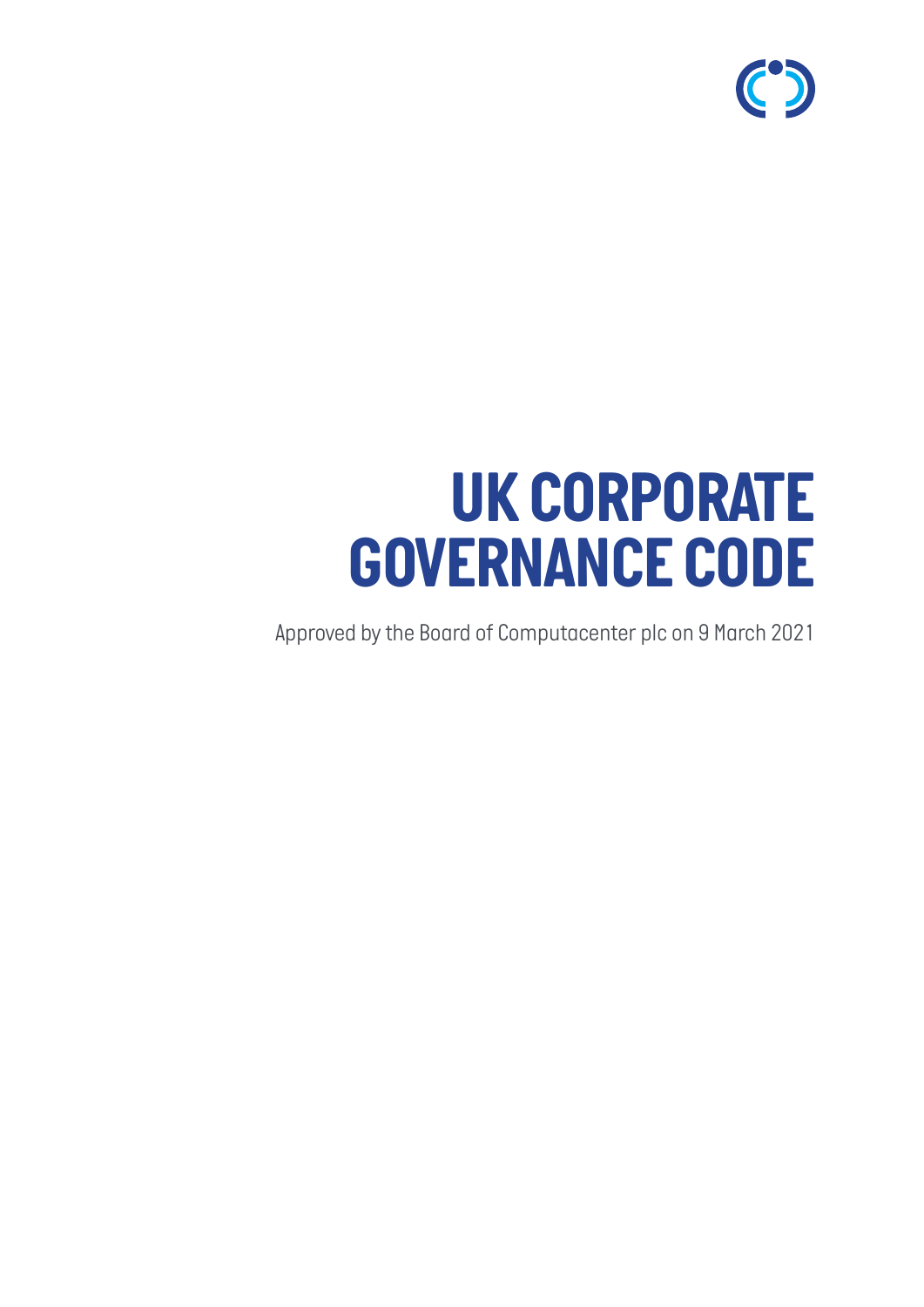## *UK Corporate Governance Code (the "2018 Code")*

*Main Principles - Compliance*

#### *1 BOARD LEADERSHIP AND COMPANY PURPOSE*

- *A A successful company is led by an effective and entrepreneurial board, whose role is to promote the long-term sustainable success of the company, generating value for shareholders and contributing to wider society.*
- *The Board meets regularly to discuss the financial and operational performance of Computacenter plc (the "Company"), to define and develop the Company's strategy and to monitor progress made against the Company's defined strategic objectives.*
- *There is a clear schedule of Matters Reserved for the Board set out on the Computacenter Group website, which includes matters such as approving the Group's strategy, major transactions (such as mergers and acquisitions) and other significant capital expenditure.*
- *On appointment, all directors are individually briefed by the Company Secretary on the duties they owe as directors of the Company. Our governance framework includes the statutory duties set out in the Companies Act 2006.*
- In accordance with the duty in Section 172, directors act in good faith and in a way most likely to promote the success of the Company for the benefit of its members as a whole. In fulfilling this duty, directors have regard to (amongst other matters) the likely consequences of any decision in the long *term; the interests of employees; the need to foster business relationships with suppliers, customers and others; the impact on the community and the environment; the desirability of maintaining a reputation for high standards of business conduct; and the need to act fairly between members of the Company.*
- *B The board should establish the company's purpose, values and strategy, and satisfy itself that these and its culture are aligned. All directors must act with integrity, lead by example and promote the desired culture.*
- The Strategic Report in the Company's 2020 Annual Report and Accounts (the "Annual Report and Accounts") clearly sets out the Company's purpose *and strategic objectives.*
- *Our 'winning together' values are essential in sustaining the business and securing its long-term future. Our values are at the core of our culture, and the Board assesses and monitors the Company culture to ensure that this remains aligned with our purpose, values and strategy.*
- *C The board should ensure that the necessary resources are in place for the company to meet its objectives and measure performance against them. The board should also establish a framework of prudent and effective controls, which enable risk to be assessed and managed.*
- *One of the Board's key accountabilities is to provide entrepreneurial leadership of the Company within a framework of prudent and effective controls which enable risk to be assed and managed. Effective risk management is critical to the Board's achievement of its strategic objectives and the long-term sustainable growth of our business.*
- *The Board has confirmed on page 88 of the Company's Annual Report and Accounts that it has carried out a robust assessment of the principal risks facing the company, including those that could threaten its values, reputation, business model, future performance, solvency and liquidity. Descriptions of those risks and how they are mitigated are set out on pages 71 to 76. On behalf of the Board, the Audit Committee reviews the effectiveness of the risk management process.*
- *D In order for the company to meet its responsibilities to shareholders and stakeholders, the board should ensure effective engagement with, and encourage participation from, these parties.*
- *The Board recognises and values the importance of meeting the Company's shareholders to obtain their views, and has established a programme to communicate with shareholders, based on its financial reporting calendar.*
- *Meetings are held with major shareholders following both the full-year and half-year results. Normally, these meetings are with the Chief Executive and the Finance Director. The whole Board is briefed on the outcome of these meetings and any issues raised are discussed.*
- *In addition, once a year, the Company's top 15 shareholders are invited to meet individually with the Chairman, Company Secretary and Remuneration Committee Chair to provide feedback on the Company's management and raise any other comments.*
- *The Chairman and the Senior Independent Director are contactable at the Company's registered office address to answer any queries that both institutional and individual shareholders may have.*
- *All of the Directors aim to attend the AGM and value the opportunity of welcoming individual shareholders and other investors to communicate directly and address their questions.*
- *In addition to the mandatory information required, a full, fair and balanced explanation of the business of all general meetings is sent in advance to shareholders.*
- *On pages 57 to 59 of the Company's Annual Report and Accounts, we have further set out how we have engaged with our key stakeholders and how the Board has considered their interests during the year*
- *E The board should ensure that workforce policies and practices are consistent with the company's values and support its long-term sustainable success. The workforce should be able to raise any matters of concern.*
- *Dr Ros Rivaz, the Senior Independent Director, is the designated Non-Executive Director responsible for gathering workforce feedback, a key*  requirement of the 2018 Code which requires that the Board engage with the wider workforce. As part of this, Ros will engage with employee *representative groups throughout the year to hear directly from employees on the issues that concern them.*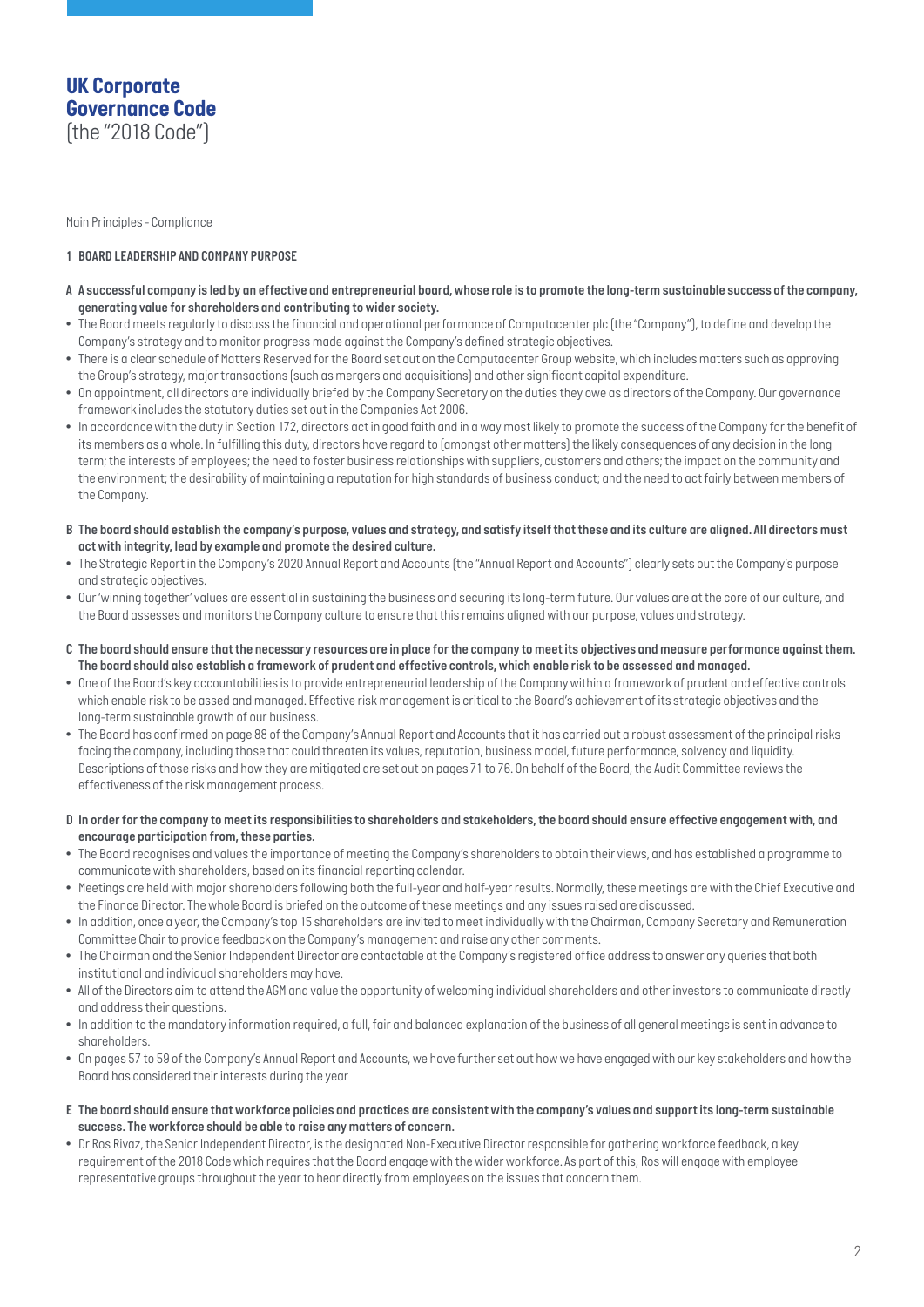# *UK Corporate Governance Code*

- *Further information on how the Board engages, considers and responds to Company stakeholder groups can be found on pages 48, 57 to 59, and 117 of the 2020 Annual Report and Accounts.*
- *The Board, through the Audit Committee, reviews the 'whistleblowing' procedures including the reporting and follow-up of any concerns by employees regarding improprieties in financial reporting, other fraud-related matters and bribery. The Group Business Ethics Policy (a copy of which is available on our website) outlines the behaviours that Computacenter expects of its employees and advises them to report any concerns or suspected wrongdoing by the Company, colleagues or others involved with the Company, by reporting it to a manager, calling a confidential employee helpline or reporting it to the Company Secretary, who will inform the Chief Executive and the Audit Committee Chair of any serious issues as a matter of urgency.*

## *2 DIVISION OF RESPONSIBILITIES*

- *F The chair leads the board and is responsible for its overall effectiveness in directing the company. They should demonstrate objective judgement throughout their tenure and promote a culture of openness and debate. In addition, the chair facilitates constructive board relations and the effective contribution of all non-executive directors, and ensures that directors receive accurate, timely and clear information.*
- With support from the Company Secretary, and input from the Chief Executive Officer, the Chairman has full responsibility for setting the Board's *agenda.*
- *The Chairman sets the meeting timetable, actively encourages contribution from all Directors in Board meetings, and is responsible for ensuring that constructive interaction is ongoing between the individual members of the Board.*
- *The Chairman, with the assistance of the Company Secretary, ensures that the Directors receive accurate, timely and clear information. From this information, the Board reviews the performance of the Executive Directors and Senior Management, in addition to that of the Group.*
- *All Directors receive appropriate documentation in advance of each Board and Committee meeting, including detailed briefings on all matters, in order to discharge their duties effectively in considering a matter and reaching a decision on it.*
- *In addition, the Directors receive regular reports on the Group's performance and matters of importance. Senior Management of the Group regularly present on the results and strategies of their respective business units to the Board, and all Directors are encouraged to meet with the Senior Management team, thereby enabling the Board to remain familiar with the business, current activities and Management of the Group.*
- *G The board should include an appropriate combination of executive and non-executive (and, in particular, independent non-executive) directors, such that no one individual or small group of individuals dominates the board's decision-making. There should be a clear division of responsibilities between the leadership of the board and the executive leadership of the company's business.*
- *The roles of Chairman of the Board and Chief Executive are not exercised by the same individual.*
- *The division of responsibilities between the two roles is set out in writing and is reviewed by the Board annually to ensure that it remains relevant and accurate.*
- *• The Chairman's role is to lead and manage the Board, and to play a role in facilitating the discussion of the Company's strategy by the Board.*
- *• The Chief Executive is responsible for the day-to-day management of the Company's operational activities, and of the Company's strategy by the Board.*
- *• There is no dominant individual or group of individuals on the Board unduly influencing its collective decision-making ability.*
- *H Non-executive directors should have sufficient time to meet their board responsibilities. They should provide constructive challenge, strategic guidance, offer specialist advice and hold management to account.*
- *The time commitment required from each Director is stipulated within his/her letter of appointment and discussed openly between the Chairman and the relevant Director prior to appointment.*
- *As indicated on page 84 of the Company's Annual Report and Accounts, the Chairman evaluates the commitment of each Board member on an ongoing basis and, as at 31 December 2020, was satisfied that those members, in particular the Non-Executive Directors, have sufficient time to undertake their roles at Board and Committee level.*
- *The Chairman and Non-Executive Directors meet twice during the year without the Executive Directors being present, in order to scrutinise the performance of Executive Management and for any significant issues or problems arising to be discussed.*
- *• Any challenge from the Non-Executive Directors is fully recorded within the minutes of meetings of the Board and each of its Committees.*
- *Each Non-Executive Director attends a Board 'Strategy Day', which is held on an annual basis, at which they are given a full opportunity and are expected to, challenge and develop proposals made by Executive Management in relation to strategy.*
- *The Chairman encourages an open environment in Board meetings and ensures that Non-Executive Directors are provided with adequate time and opportunity in such meetings to give their views.*
- *• The Senior Independent Director acts as an intermediary between the Chairman and the other Directors.*
- *I The board, supported by the company secretary, should ensure that it has the policies, processes, information, time and resources it needs in order to function effectively and efficiently.*
- *Upon joining the Board, each Director receives a comprehensive induction programme from the Company Secretary, tailored to his or her specific background and requirements. New directors receive an induction pack which contains information on the Group's business, its structure and operations, Board procedures, corporate governance related matters and details regarding Directors' duties and responsibilities. All new Directors are introduced to the Group's Senior Management team.*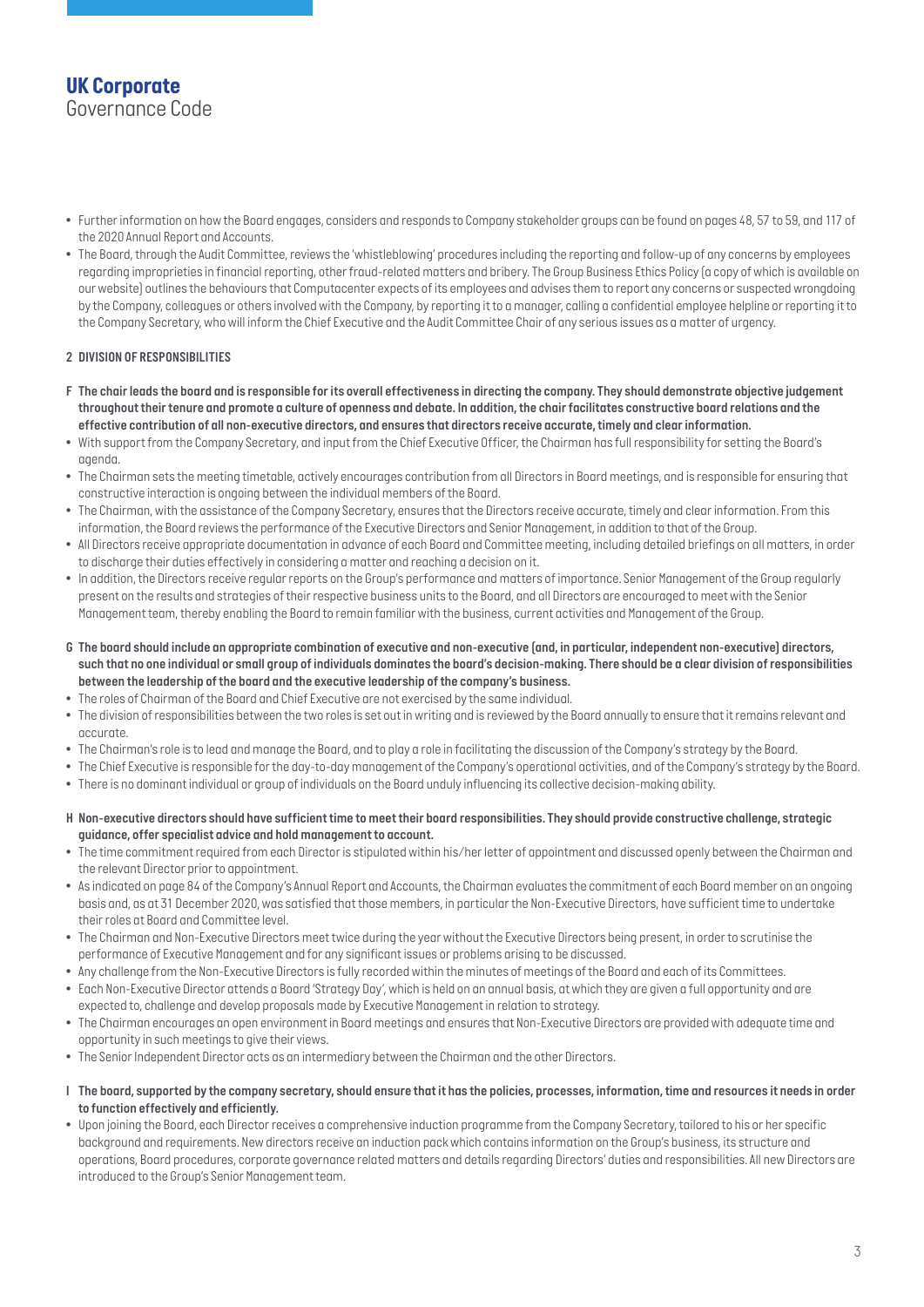# *UK Corporate Governance Code*

- *There is an established procedure whereby the Board or any its Committees may take independent professional advice when appropriate. Any individual director, wishing to do so in the furtherance of their duties, may take independent professional advice through the Company Secretary at the Company's expense.*
- *The Company Secretary plays a key role in the promotion of good governance and is responsible for ensuring that board procedures are complied with, therefore the appointment or removal of this person is a matter for the Board as a whole. All directors have access to the advice and services of the Company Secretary.*

## *3 COMPOSITION, SUCCESSION AND EVALUATION*

- *J Appointments to the board should be subject to a formal, rigorous and transparent procedure, and an effective succession plan should be maintained for board and senior management. Both appointments and succession plans should be based on merit and objective criteria and, within this context, should promote diversity of gender, social and ethnic backgrounds, cognitive and personal strengths.*
- *• The appointment of New Directors to the Board is led by the Nomination Committee.*
- *Further detail on the work of that Committee, and the procedures for the appointment of new Directors to the Board, can be found on pages 82 to 85 and 86 to 87 of the Company's Annual Report and Accounts.*
- The Company's Articles of Association require a Director to be subject to election at the first Annual General Meeting ['AGM') following his or her *appointment and thereafter every third year.*
- *However, in accordance with the 2018 Code, all Directors were subject to shareholder election or re-election at the AGM in 2020 and will again stand for re-election by shareholders at the 2021 AGM. Directors' biographies are given on pages 80 and 81 of the Company's Annual Report and Accounts and can be viewed on our corporate website, enabling shareholders to take an informed decision when determining their (re)-election.*
- *K The board and its committees should have a combination of skills, experience and knowledge. Consideration should be given to the length of service of the board as a whole and membership regularly refreshed.*
- *The Board is pleased to note that membership of the Computacenter plc Board was, at 31 December 2020 compliant with provision 11 of the 2018 Code, which requires at least half of the Board, excluding the Chair, to be independent Non-Executive Directors.*
- *The founders of the Company, Philip Hulme and Peter Ogden, are Founder Non-Executive Directors, but are not considered independent under the 2018*  Code, due to their long tenure, substantial shareholding in the Company and their previously held executive positions within the Company. However, in *part due to their continuity of service and in-depth knowledge of the Company, the contribution that each makes as a Non-Executive Director is highly valued by other Board members.*
- *The composition of the Board is regularly reviewed by the Nomination Committee to ensure that it has the appropriate balance of skills, experience and knowledge.*
- *L Annual evaluation of the board should consider its composition, diversity and how effectively members work together to achieve objectives. Individual evaluation should demonstrate whether each director continues to contribute effectively.*
- The Board and its Committees are subject to annual performance reviews, which are led by the Chairman, in the case of the Board, and the relevant *Chair for each Committee. Each Chair, assisted by the Company Secretary, decides the scope and format of the review.*
- *Each year the Board, as required by the 2018 Code, carries out an evaluation of its own effectiveness. During the period from November 2020 to January 2021, an internal evaluation of the Board and each of its Committee's performance was carried out by the Company Secretary, for the financial period. The results were presented to the Board in February 2021 and an action plan drawn up against which progress will be monitored regularly.*

## *4 AUDIT, RISK AND INTERNAL CONTROL*

- *M The board should establish formal and transparent policies and procedures to ensure the independence and effectiveness of internal and external audit functions and satisfy itself on the integrity of financial and narrative statements.*
- *Whilst the Board sets the Group's risk appetite, it reviews the operation and effectiveness of the Group's risk management activities through the Audit and Group Risk Committee, which undertake the day-to-day oversight of the risk management framework on behalf of the Board. The Chairman of the Audit Committee provides an update on the work carried out by the Audit Committee, at each subsequent Board meeting.*
- *Further detail of the work undertaken by the Audit Committee in discharging its responsibilities during the year can be found in the Audit Committee Report on pages 90 to 95 of the Company's Annual Report and Accounts.*
- *The Audit Committee ensures that the Internal Audit department is adequately resourced and continues to have appropriate standing within the Group, and to keep its members' independence and objectivity under review. The Audit Committee is responsible for leading the Group's relationship with the external auditor.*

## *N The board should present a fair, balanced and understandable assessment of the company's position and prospects.*

*• The Directors' Report is set out in full in the Company's Annual Report and Accounts. This report includes an explanation concerning the Directors' responsibility for preparing the Annual Report and Accounts, and a statement that the Directors' consider the Annual Report and Accounts, taken as a whole, to be fair, balanced and understandable and that it provides the information necessary for shareholders to assess the Company's performance, business model and strategy.*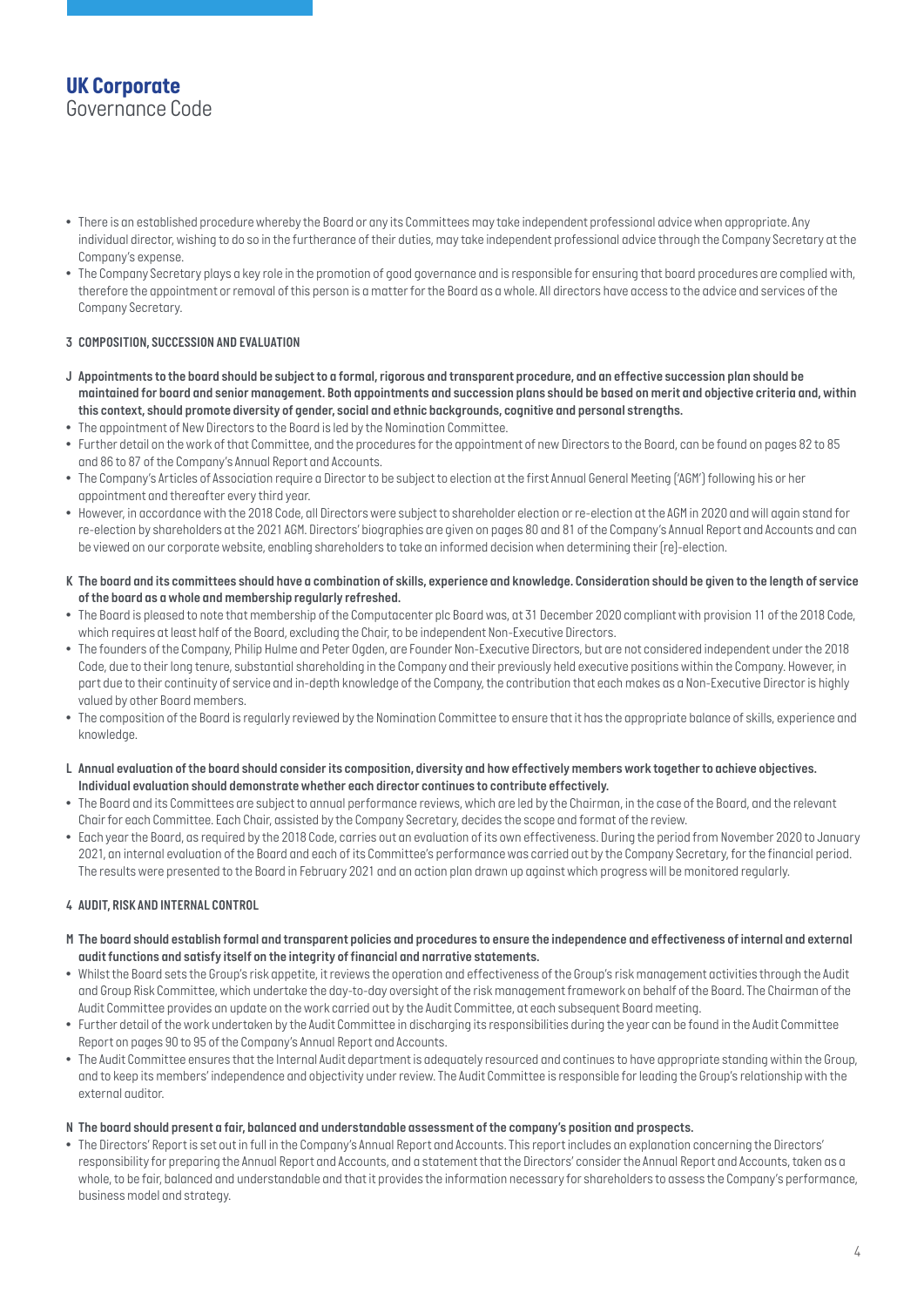# *UK Corporate Governance Code*

- *The Annual Report and Accounts also includes an explanation, on pages 10 to 15 and 18 to 43, of the strategy for delivering the objectives of the Company, and additionally, in the Business Model on pages 16 to 17, of the basis on which the Company generates or preserves value over the longer term.*
- *O The board should establish procedures to manage risk, oversee the internal control framework, and determine the nature and extent of the principal risks the company is willing to take in order to achieve its long-term strategic objectives.*
- As is set out within the Principal Risks and Uncertainties on pages 71 to 76 of the Company's Annual Report and Accounts, the Board sets the Company's *risk appetite. The activities of the Audit and Group Risk Committees are also set out within the Annual Report and Accounts.*
- *The Board has overall responsibility for maintaining and reviewing the Group's systems of internal control and ensuring that the controls are robust and effective in enabling risks to be appropriately assessed and managed.*
- *The Board conducts an annual review of the effectiveness of the systems of internal control including financial, operational and compliance controls and risk management systems.*

## *5 REMUNERATION*

- *P Remuneration policies and practices should be designed to support strategy and promote long-term sustainable success. Executive remuneration should be aligned to company purpose and values, and be clearly linked to the successful delivery of the company's long-term strategy.*
- *The Board delegates responsibility for setting appropriate levels of remuneration for its Executive Directors to the Remuneration Committee.*
- *As is explained within the Annual Statement by the Chair of the Remuneration Committee in the Company's Annual Report and Accounts, ensuring an appropriate alignment of interests between Executive Directors and shareholders through remuneration is a key goal of the Remuneration Committee, and an underlying principle for its decision-making. Performance-related remuneration for the Executive Directors consists of an annual bonus, which*  is based on performance over a twelve-month period, and Performance Share Plan awards, which have a vesting period of three years. The *performance criteria for the annual bonus, and the level of achievement against these, are set out in the Company's Directors' Remuneration Report in* the Annual Report and Accounts. Full details of the criteria which need to be achieved in order for the Performance Share Plan awards to vest for the *Executive Directors is set out in the Company's Directors' Remuneration Report on pages 96 to 116 of the Annual Report and Accounts.*
- *Q A formal and transparent procedure for developing policy on executive remuneration and determining director and senior management remuneration should be established. No director should be involved in deciding their own remuneration outcome.*
- *The Company's Directors' Remuneration Policy was amended and included 2019 in the Annual Report and Accounts for review, and was subsequently approved, by shareholders at the Company's 2020 Annual General Meeting.*
- *Subject always to the considerations and limitations set out in the Company's Directors' Remuneration Policy, the process for approval of remuneration, which ensures that no Director is involved in deciding his or her own remuneration, is as follows:*
	- *- The Company's Chairman, CEO and CFO set and approve the Non-Executive Base Director Fee;*
	- *The Board approves the fee for the Chairmanship of each of its Committees (with each relevant Committee Chairman excluded from discussion and approval of the fee payable for his/her position); and*
	- *- The Remuneration Committee sets and approves all Executive Director remuneration; and*
	- The Remuneration Committee sets and approves the single Chairman's fee (with the Chairman of the Board excluded from discussion and approval *of the fee payable to him/her).*
- *R Directors should exercise independent judgement and discretion when authorising remuneration outcomes, taking account of company and individual performance, and wider circumstances.*
- *The Remuneration Committee seeks independent external advice as necessary. Deloitte provide independent commentary on matters under consideration and updates on legislative requirements, best practice and market practice. The Committee also seeks internal support from the Company Secretary and Chief People Officer, who may attend the Committee meetings by invitation but who are not present for any discussions that relate directly to their own remuneration. The Committee also reviews external data produced through several surveys and bespoke benchmarking data.*